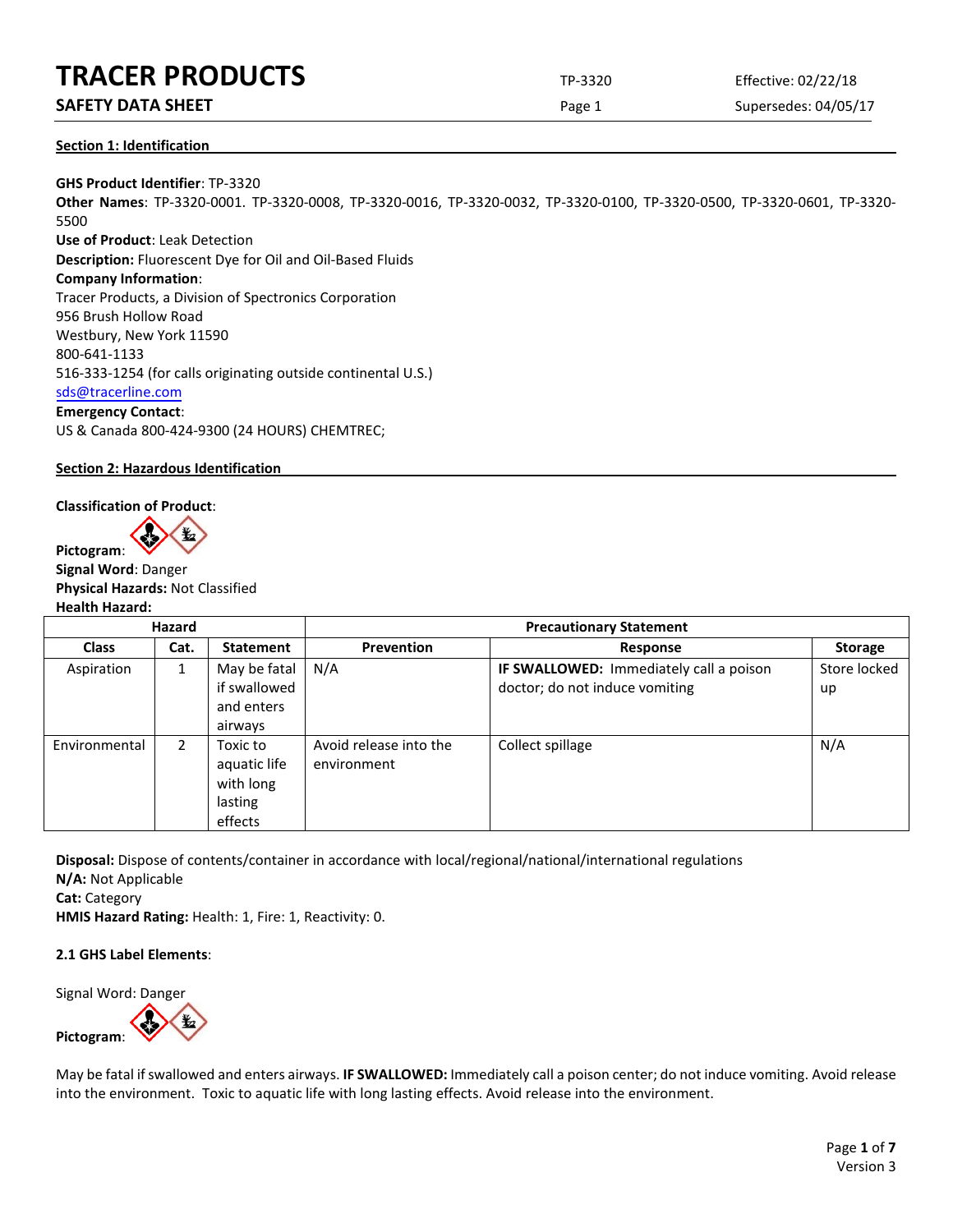#### **Section 3: Composition/Information on Ingredients**

**Chemical Identity**: TP-3320 **Synonyms**: See Section 1 Above

| <b>Common Name/Chemical Name</b> | <b>CAS Number</b> | % W       |
|----------------------------------|-------------------|-----------|
| Petroleum Hydrocarbon            | 64742-94-5        | $30 - 50$ |
| Polyol Ester                     | See Below         | $30 - 50$ |
| Mineral Oil                      | See Below         | $20 - 40$ |
| Fluorescent Dye A                | See Below         | $5 - 20$  |
| Fluorescent Dye B                | See Below         | $1 - 10$  |
| Fluorescent Dye C                | See Below         | $1 - 10$  |

**Polyol Ester:** The specific identity and composition has been withheld as a trade secret, New Jersey Trade Secret Registry Number NJ TSRN 80100312-5003

**Mineral Oil:** The specific identity and composition has been withheld as a trade secret, New Jersey Trade Secret Registry Number NJ TSRN 80100312-5001

**Fluorescent Dye A:** The specific identity and composition has been withheld as a trade secret, New Jersey Trade Secret Registry Number NJ TSRN 80100312-5006

**Fluorescent Dye B:** The specific identity and composition has been withheld as a trade secret, New Jersey Trade Secret Registry Number NJ TSRN 80100312-5007

**Fluorescent Dye C:** The specific identity and composition has been withheld as a trade secret, New Jersey Trade Secret Registry Number NJ TSRN 80100312-5008

#### **Section 4: First-Aid Measures**

#### **Primary Routes of Exposure:**

**Inhalation**: Remove to fresh air. If symptoms develop, seek immediate medical attention. If not breathing, give artificial respiration. **Eye Contact**: Flush eyes with water for 15 minutes. If irritation develops, consult a physician.

**Skin Contact**: Wash affected area with soap and water and rinse thoroughly. If irritation develops, consult a physician.

**Ingestion**: Give water. Call a physician immediately. Do not induce vomiting.

**Aggravation of Existing Conditions:** Exposure to this product is not expected to contribute to, worsen or aggravate any existing medical conditions.

**Most Important Symptom**: Treat symptomatically.

#### **Section 5: Fire-Fighting Measures**

**Flash Point:** 257°F, (125°C);

**Test Method:** Pensky Marten Closed Cup

**Explosive Limit:** LEL (%): No data available; UEL (%): No data available

**Autoignition Temperature:** No data available

**Unusual Fire and Hazardous Combustion and Decomposition Products:** Smoke, soot, and toxic/irritating fumes (i.e., carbon dioxide, carbon monoxide, etc.). Oxides of nitrogen and carbon.

**Fire and Explosion Hazards:** May liberate irritating or toxic vapors during combustion or decomposition.

**Extinguishing Media:** Based on the NFPA guide, use dry chemical, carbon dioxide, water mist, water jet sprays, halogen, or alcohol foam suitable for Class B fires. Use water to cool containers exposed to fire. For large fires, use water spray, fog or alcohol foam, thoroughly drenching the burning material.

**Unsuitable Extinguishing Media:** High volume water with full jet. Oxidizers and reducers.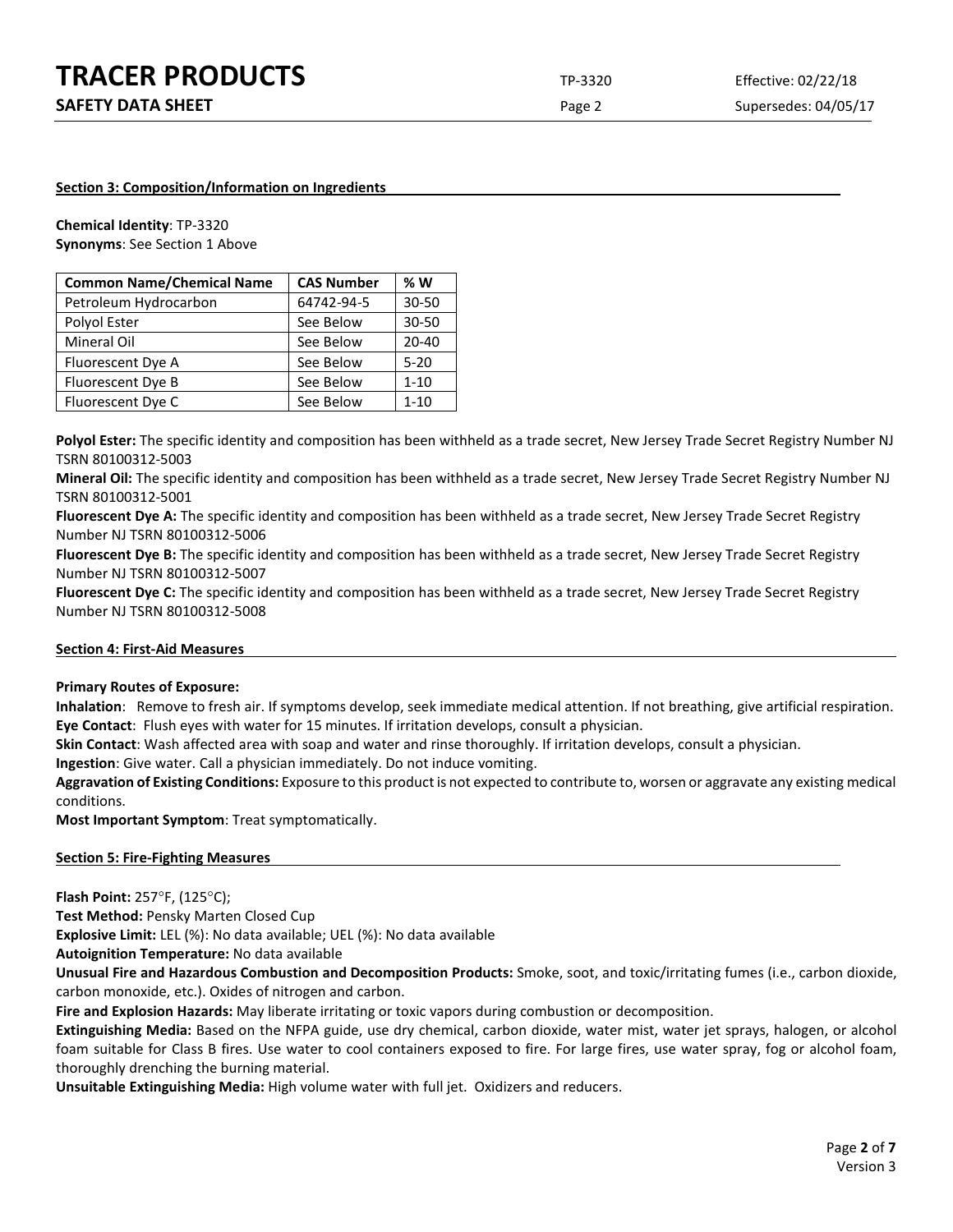| <b>TRACER PRODUCTS</b>   | TP-3320 | Effective: 02/22/18  |
|--------------------------|---------|----------------------|
| <b>SAFETY DATA SHEET</b> | Page 3  | Supersedes: 04/05/17 |

**Fire-Fighting Procedures/Equipment:** Fire fighters and others who may be exposed to the products of combustion should be equipped with NIOSH-approved, positive-pressure, self-contained breathing apparatus (SCBA) and full protective clothing. Water can be used to cool and protect containers and surroundings.

#### **Section 6: Accidental Release Measures**

#### **Non-Emergency Personnel**:

General Advice: Avoid inhalation and contact with skin, eyes, or clothing. Wash hands and face before eating, drinking, or using tobacco products.

Personal Protective Equipment Needed: Wear impervious gloves, shoes, and protective clothing

#### **Emergency Personnel**:

Suitable Protective Gear: Wear impervious gloves, shoes and protective clothing.

Unsuitable Protective Gear: Not Applicable

**Environmental Precautions**: Prevent any contamination of local soils and water supply. Prevent ground water infiltration or any ground penetration. Avoid the spreading or entering into watercourses by using sand, soil, or other types of barriers. If contamination into water course or sewage system, alert appropriate authorities.

#### **Containment/Clean-up Methods**:

Containment & Recovery of Product: Contain with absorbent material, such as clay, soil, universal binding medium, or any commercially available absorbent. Shovel reclaimed dye and absorbent into a recovery or salvage drums for disposal. For larger spills, transfer to a salvage tank for recovery or safe disposal. Any residues should be treated like a small spill. This is not a RCRA hazardous waste per Title 40 CFR 261. Stop material from contaminating soil, or from entering sewers or bodies of water. For larger spills, transfer to a salvage tank for safe recovery/disposal. Residues are treated as small spills.

Disposal**:** Either incinerate or land fill in accordance with applicable local, state and federal regulations.

#### **Section 7: Handling and Storage**

**Handling Precautions:** Use product only in well ventilated areas. Avoid breathing in mists or vapors from a heated product. Avoid formation of mists. Avoid heating product near flash point. Avoid prolonged or repeated contact with skin. Handle in ambient temperature.

**Storage Conditions:** Store in a cool, dry, well-ventilated area away from heat, ignition sources, and direct sunlight. Always keep containers tightly closed. Store away from oxidizing and reducing agents.

**Personal Hygiene:** Wash hands before breaks and at the end of the work day. Do not carry cleaning clothes used to absorb product in clothing. General hygiene measures for chemicals apply.

**Empty Container Precautions:** Do not reuse empty container for any purpose.

**Special Warnings:** Hot organic chemical vapors or mists can suddenly and without warning combust when mixed with air.

## **Section 8: Exposure Controls/Personal Protection**

**Occupational Exposure Limits**: No exposure limits have been established for this product.

**Biological Exposure Limits**: No data available

**Engineering Controls/Ventilation**: Maintain airborne concentrations below the established exposure limits by providing adequate ventilation. General (dilution) ventilation should be acceptable. Additional local exhaust ventilation is recommended where dusts, mists or vapors may be released.

**Airborne Oil Mist Exposure Limits:** Mineral Oil

ACGIH TLV: 5 mg/m<sup>3</sup>, 8 hr. ACGIH STEL: 10 mg/m<sup>3</sup>, 8 hr. , 8 hr.  $OSHA$  PEL: 5 mg/m<sup>3</sup>, 8 hr.

## **Personal Protective Equipment**:

Respiratory Protection: Avoid breathing vapor and/or mist. If occupational exposure limits are exceeded wear NIOSH/OSHA approved equipment. Use a respiratory protection fitted with a combination filter A-P3 for short term use. High airborne concentrations may necessitate the use of self-contained breathing apparatus (SCBA) or a supplied air respirator. Respiratory protection programs must be in compliance with 29 CFR 1910.134.

Skin Protection: Wear protective clothing and appropriate impervious gloves.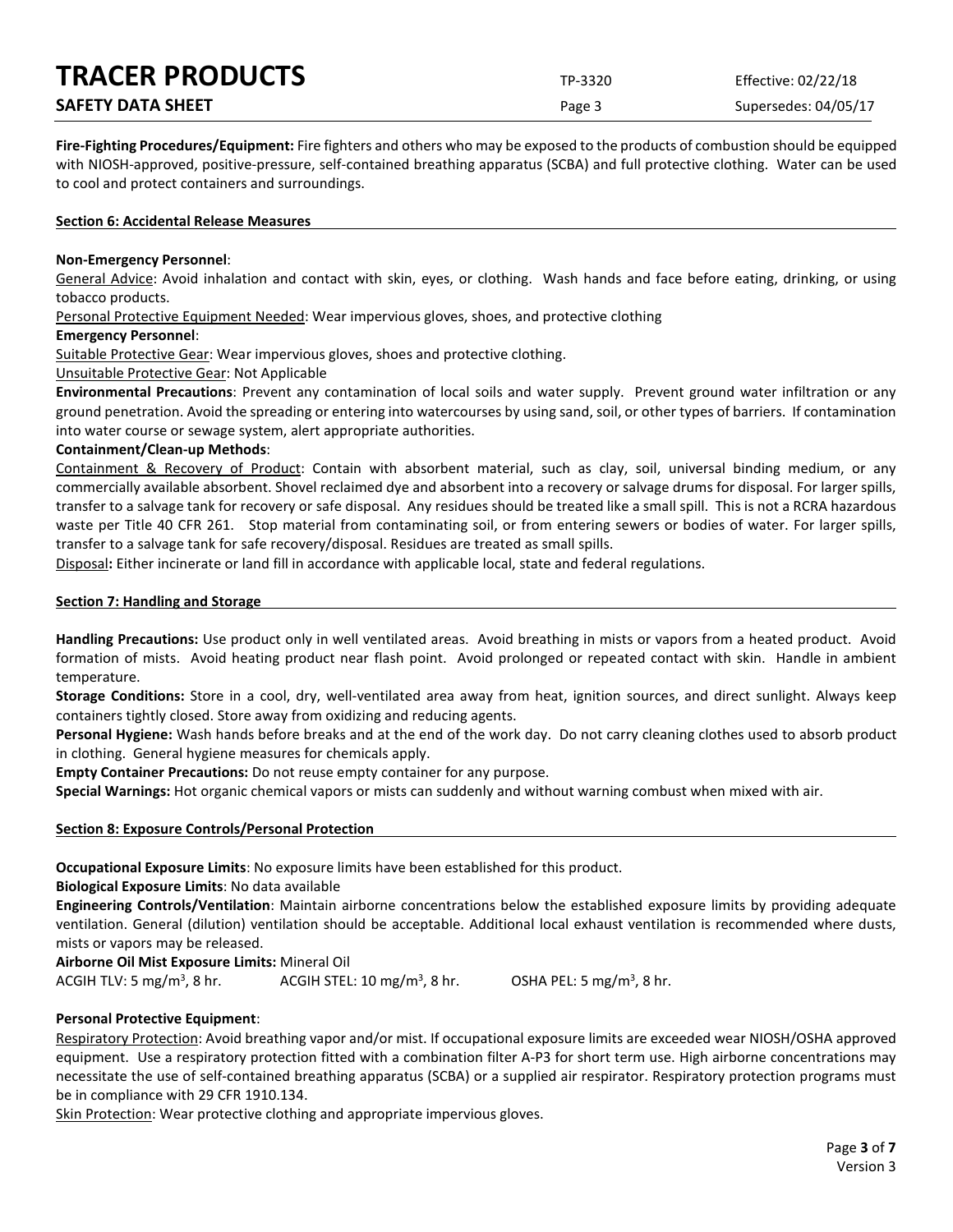| <b>TRACER PRODUCTS</b>   | TP-3320 | Effective: 02/22/18  |
|--------------------------|---------|----------------------|
| <b>SAFETY DATA SHEET</b> | Page 4  | Supersedes: 04/05/17 |

Eye Protection: Wear safety goggles with peripheral coverage approved to EU Standard EN 166, AS/NZS 1337. An eye wash facility should be readily available.

Hand Protection: When in contact with material, be sure to use proper gloves approved to standards (Europe: EN 374, U.S.: F739, & AS/NZS: 2161). Gloves made from neoprene, nitrile or butyl rubber may provide suitable chemical protection. Hygiene Measures: Wash thoroughly after handling, especially before eating, drinking, smoking, or using restroom facilities.

#### **Section 9: Physical and Chemical Properties**

**Physical State**: Liquid **Appearance**: Dark Red **Odor**: Mineral Oil **Odor Threshold**: No data available **pH**: no data available **Melting Point**: No data available **Freezing Point**: No data available **Initial Boiling Point**: No data available **Boiling Range**: No data available **Flash Point (PMCC)**: 257°F, (125°C); **Evaporative Rate**: No data available **Solid Flammability**: No data available **Gas Flammability**: No data available **Upper Explosive Limit**: No data available **Lower Explosive Limit**: No data available **Vapor Pressure 68**° **F (20**° **C)**: No data available **Vapor Density (Air=1)**: No data available **Relative Density**: 0.9389 **Solubility in Water**: Insoluble **Partition Coefficient: n-octanol/water**: No data available **Auto-ignition Temperature**: No data available **Decomposition Temperature**: No data available **Viscosity at 40°C**: 10.18 **Viscosity at 100°C**: 2.676 **Percent Volatile by Volume (%)**: 0 **Evaporation Rate (Butyl Acetate=1)**: < 0.01 **Volatile Organic Content (VOC) Component**: None **Note:** The physical data presented above are typical values and should not be construed as a specification.

#### **Section 10: Stability and Reactivity**

**Reactivity**: This product is non-reactive under ambient conditions

Stability: Stable under normal conditions of use. Can decompose slowly with localized heating over 300°C **Conditions to Avoid**: High temperatures & a source of ignition. Toxic fumes may be released if product is heated above decomposition point.

**Incompatible Materials**: Strong Acids, Strong oxidizing agents, and Reducing agents

Hazardous Decomposition Products: In the event of combustion, CO and CO<sub>2</sub> will be formed.

**Hazardous Polymerization**: Will not occur

#### **Section 11: Toxicological Information**

|                       |     | <b>Fluorescent</b><br>Dve $A^*$ | <b>Fluorescent</b><br>Dve $B^*$ | <b>Fluorescent Dye</b><br>r* | Petroleum<br>Hydrocarbon* | <b>Polvol Ester Oil</b> | <b>Mineral Oil</b> |
|-----------------------|-----|---------------------------------|---------------------------------|------------------------------|---------------------------|-------------------------|--------------------|
| Oral LD <sub>50</sub> | Rat | >5000 mg/kg                     | >5000 mg/kg                     | >5000 mg/kg                  | >5000 mg/kg               | $>$ 2000 mg/kg          | >5000 mg/kg        |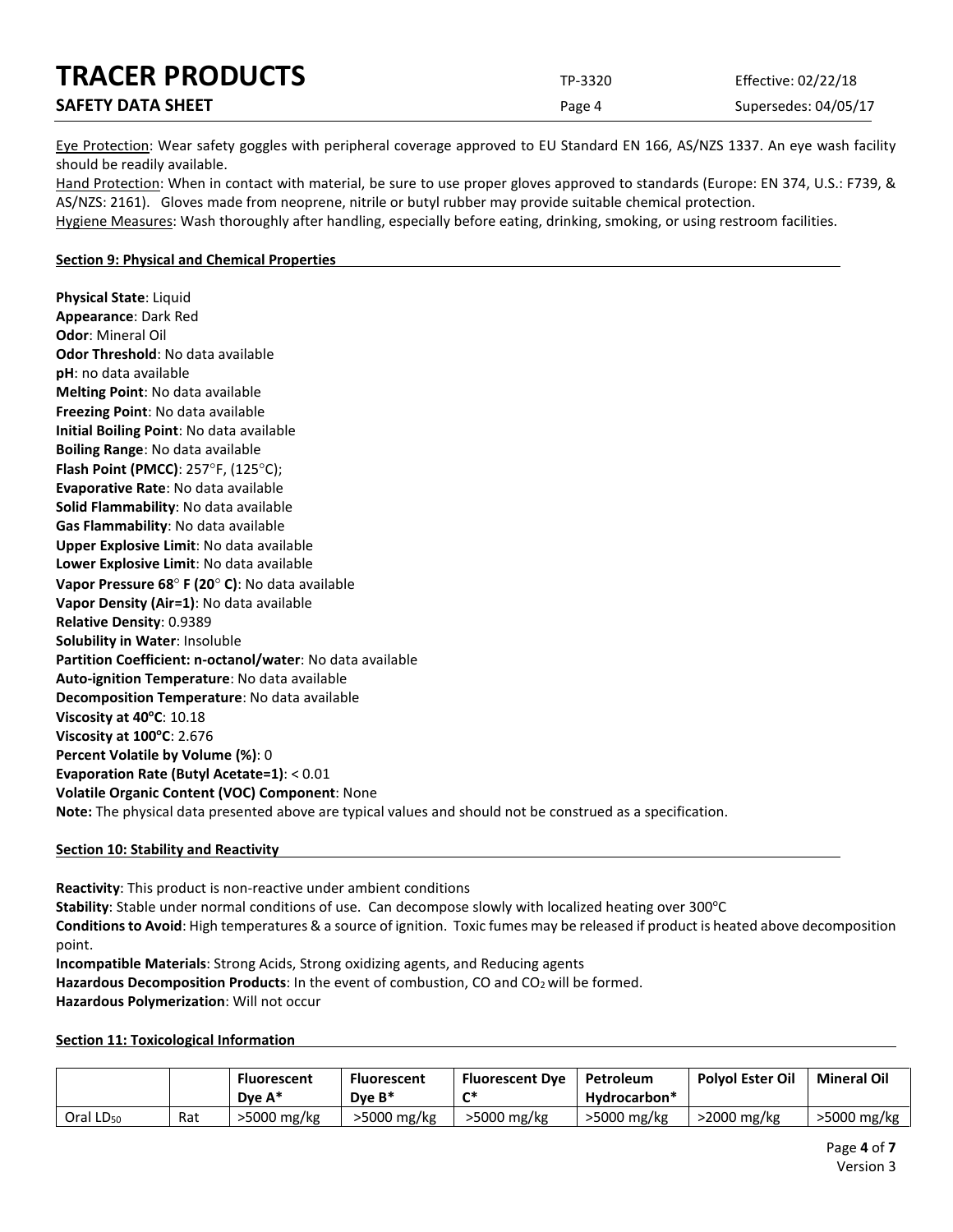## **SAFETY DATA SHEET EXECUTE:** Page 5 Supersedes: 04/05/17

| Dermal LD <sub>50</sub> | Rabbit | $>$ 2000 mg/kg      | $>$ 2000 mg/kg  | Not available | $>$ 2000 mg/kg | $>$ 2000 mg/kg | >2000 mg/kg         |
|-------------------------|--------|---------------------|-----------------|---------------|----------------|----------------|---------------------|
| Inhalation $LC_{50}$    | Rat    | $2.18 \text{ mg/l}$ | Mild irritation | Not available | 5.28 mg/l      | 5.1 mg/l       | $2.18 \text{ mg/l}$ |
| Eve Irritation          | Rabbit | Not Irritating      | Not irritating  | Not available | Not Irritating | Not available  | Not irritating      |
| Skin Irritation         | Rabbit | Mild irritation     | Not irritating  | Not available | Irritant       | Not available  | Mild                |
|                         |        |                     |                 |               |                |                | Irritating          |

\*Results based on test of similar product

## **Carcinogenicity**:

| Carcinogenicity              | <b>ACGIH</b> | <b>IARC</b> | <b>NTP</b> | <b>OSHA</b> |
|------------------------------|--------------|-------------|------------|-------------|
| <b>Petroleum Hydrocarbon</b> | No           | No          | No         | No          |
| <b>Polyol Ester Oil</b>      | No           | N٥          | Nο         | No          |
| <b>Mineral Oil</b>           | No           | No          | No         | No          |
| <b>Fluorescent Dye A</b>     | No           | No          | No         | No          |
| <b>Fluorescent Dye B</b>     | No           | N٥          | No         | No          |
| <b>Fluorescent Dye C</b>     | No           | N٥          | Nο         | N٥          |

Summary Comments: According to ACGIH, IARC, NTP, and OSHA, the petroleum hydrocarbon, polyol ester oil, mineral oil, fluorescent dye A, fluorescent dye B and fluorescent dye C are not considered to be a hazardous carcinogen to humans.

**Reproductive Toxicity**: No data available

**STOT-single exposure**: May cause respiratory irritation

## **STOT-repeated exposure**:

|                    |     | <b>Fluorescent</b> | <b>Fluorescent</b> | <b>Fluorescent</b> | Petroleum   | <b>Polvol Ester</b> | <b>Mineral Oil</b> |
|--------------------|-----|--------------------|--------------------|--------------------|-------------|---------------------|--------------------|
|                    |     | Dve A              | Dve B              | Dye C              | Hydrocarbon |                     |                    |
| Oral mg/kg         | Rat | Not available      | Not available      | Not available      | 1500        | 1613                | No data available  |
| Dermal mg/kg       | Rat | 980                | Not available      | Not available      | >600        | Not available       | >1000              |
| Inhalation mg/l/4h | Rat | 1000               | Not available      | Not available      | 1000        | Not available       | >980               |

**Aspiration Hazard**: May be fatal if swallowed and enters airways **Likely Routes of Exposure**: Eyes, skin and respiratory tract **Symptoms**: Eye Contact: May cause mild irritation Skin Contact: May cause mild irritation

Inhalation: May cause irritation

Ingestion: May cause gastrointestinal irritation

## **Section 12: Ecological Information**

### **Toxicity**:

|                                        | <b>Fluorescent</b><br>Dve $A^*$ | <b>Fluorescent</b><br>Dve $B^*$ | <b>Fluorescent</b><br>Dve $C^*$ | Petroleum<br>Hydrocarbon* | <b>Polyol Ester Oil</b> | <b>Mineral Oil</b> |
|----------------------------------------|---------------------------------|---------------------------------|---------------------------------|---------------------------|-------------------------|--------------------|
| Fish $LL_{50}$ 96hr mg/l               | >100                            | Not Available                   | Not Available                   |                           | >150                    | >100               |
| Crustacean LL <sub>50</sub> 96hr. mg/l | >10000                          | Not Available                   | Not Available                   | 1.4                       | >1000                   | >10000             |
| Algae <b>NOEL</b> 72hr. mg/l           | >100                            | Not Available                   | Not Available                   |                           | >100                    | >100               |

**NOEL:** No observed adverse effect level **Persistence & Degradability**: No data available **Bioaccumulation Potential**: No data available **Mobility in Soil**: No data available **Behavior in Sewage Plants:** No data available **PBT vPvB:** The substance is not PBT / vPvB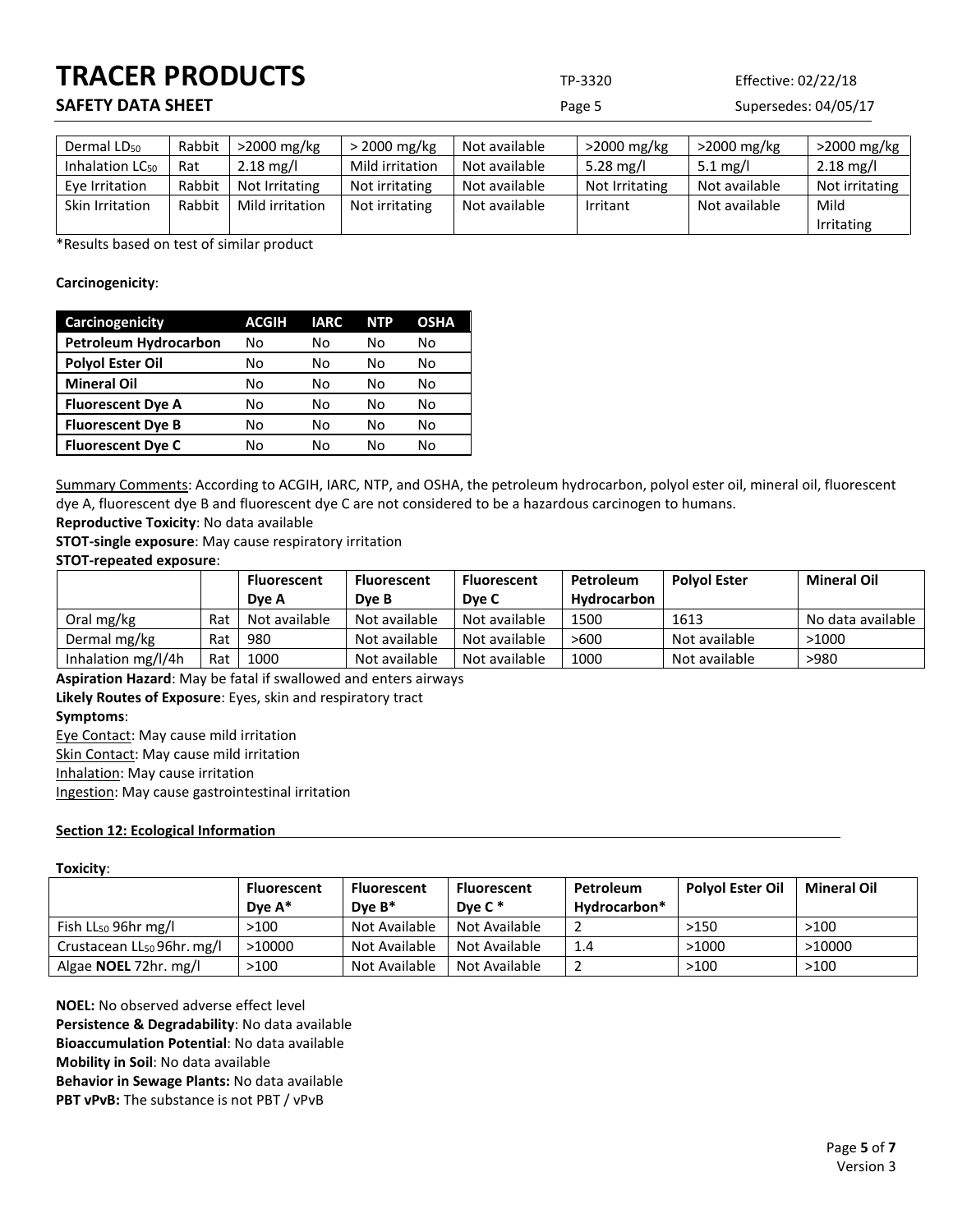**SAFETY DATA SHEET** SUPERFOUR CONSUMING THE Page 6 Supersedes: 04/05/17

## **Section 13: Disposal Considerations**

**General Statements:** Federal regulations may apply to empty container. State and/or local regulations may be different. **Disposal:** Recover or recycle if possible, otherwise, dispose of in accordance with all local, state, and federal regulations. Sewage disposal is discouraged

**Special Instructions:** Be sure to contact the appropriate government environmental agencies if further guidance is required. Do not remove labels from container until container is cleaned properly. Containers can be reused or disposed of by landfill or incineration if appropriate to local law. Water with cleaning agents is required

**Hazardous Waste Number:** Not a RCRA hazardous waste

## **Section 14: Transport Information**

**General Comments**: This product is not classed as hazardous or regulated for transport under 49 CFR, IATA/ICAO, or IMDG **49 CFR: DOT Shipping Name:** Not Regulated **DOT Label:** N/A **DOT Identification No.:** Not Applicable; Nonregulated shipments by air under 49 CFR, IATA/ICAO AND IMO **Transport by Road/Rail (ADR/RID): UN Proper Shipping Name:** Not Applicable **Transport Hazard Class:** Not Applicable **Packing Group:** Not Applicable **Classification Code:** Not Applicable **LQ (ADR 2013):** Not Applicable **LQ (ADR 2009):** Not Applicable **Environmental Hazard:** Not Applicable **Tunnel Restriction Code:** Not Applicable **Transport by Sea (IMDG): UN Proper Shipping Name:** Not Applicable **Transport Hazard Class:** Not Applicable **Packing Group:** Not Applicable **Marine Pollutant:** Not Applicable **Environmental Hazard:** Not Applicable **Transport by Air (IATA): UN Shipping Name**: Not Applicable **Transport Hazard Class**: Not Applicable **Packing Group Number**: Not Applicable **Environmental Hazards**: Not Applicable **Special Precautions for User:** Unless otherwise specified, general measures for safe transport must be followed **Transport in Bulk:** Non-dangerous material according to transport regulations

## **Section 15: Regulatory Information**

## **Inventory Status:**

Petroleum Hydrocarbon: is listed or excluded from listing on TSCA, DSL, AICS, IECSC, & ENC inventories Polyol Ester Oil: is listed or excluded from listing on TSCA, DSL, AICS, IECSC, & ENCS inventories Fluorescent Dye A: is listed or excluded from listing on TSCA, DSL, AICS, IECSC, & ENCS inventories Fluorescent Dye: is listed or excluded from listing on TSCA, DSL, AICS, IECSC, & ENCS inventories Fluorescent Dye C: is listed or excluded from listing on TSCA, DSL, AICS, IECSC, & ENCS inventories

**SARA Title III Information**: This product contains no chemicals subject to the reporting requirements of Section 313 of the emergency planning and community right to know act.